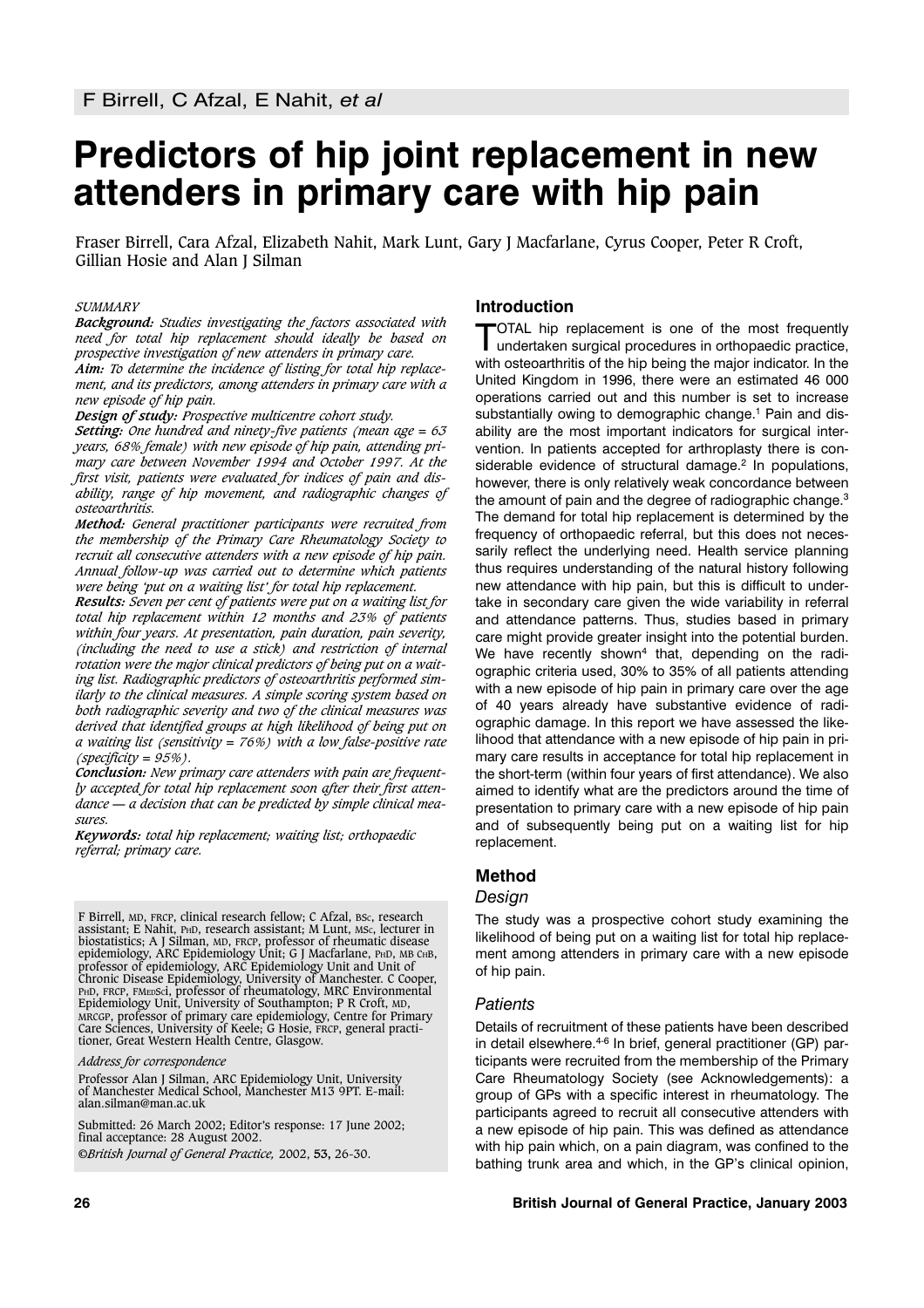# Original papers

#### **HOW THIS FITS IN**

*What do we know?* 

Patients with a new episode of hip pain frequently have radiographic damage at presentation. The degree of pain and disability is the major factor influencing acceptance for joint replacement.

*What does this paper add?*

Approximately one-quarter of all new hip pain attenders are accepted for joint replacement within four years. Easily measured clinical variables, as well as radiographic assessment at presentation, can accurately predict those thus accepted.

was arising from structures in the hip joint. Patients were excluded if they had had any previous attendances with that same episode of hip pain or if they had attended with any episode of hip pain within the previous 12-month period.

#### *Baseline assessment*

All patients completed a self-administered questionnaire providing details on the duration and severity, using a visual analogue scale, of their pain and its impact on function and quality of life, including the completion of the Short Form 36 (SF36).7 The SF36 findings are expressed as Z-scores for each domain, as described elsewhere,<sup>5</sup> to allow for the influence of age and sex on these findings. A Z-score of –1.0 indicates that, for that domain, the subject's value is one standard deviation below that expected for the population of that age and sex. The patients were examined by the GPs and the range of movements were examined in three planes: internal and external rotation, and flexion, following a standardised procedure described elsewhere.8 All patients were requested to attend their local radiology department for a standardised anterior posterior pelvic radiograph. These films were read by two trained observers using (a) the Croft modification<sup>9</sup> of the Kellgren and Lawrence grading scheme for hip osteoarthritis, and (b) minimum joint space. Both inter- and intra-observer reliability with these observers was found to be good.4 Discrepancies of one grade or minimum joint space of greater than 0.5 mm were adjudicated by a third independent observer.

## *Follow-up*

Patients were followed-up annually both by postal questionnaire and by contact with the patients' GPs to determine (a) whether or not they had been referred for orthopaedic opinion, and (b) whether or not they had been put on a waiting list for total hip replacement.

#### *Statistical analysis*

A survival analysis approach was adopted using months of observation from the time of recruitment until the study endpoint. The key outcome was the date of being put on a waiting list for total hip replacement. Follow-up was continued to the end of December 1999, or earlier for those patients who had died, or who had moved elsewhere and could not be

#### **British Journal of General Practice, January 2003 27**

contacted. Cox proportional hazards modelling was undertaken to determine the role of the baseline clinical, examination, and radiographic variables on the likelihood of being put on a waiting list. Initial univariate analysis was conducted, adjusting for age and sex. Variables that emerged that were significantly associated with being put on a waiting list were then entered as candidate variables into a forward stepwise regression model. A Wald test was undertaken to assess the statistical significance of the improvement in the model from adding the different categorical variables evaluated. Two models were evaluated: (a) clinical predictors excluding radiographic findings; and (b) clinical predictors and radiographic findings. The fit of each model in predicting the likelihood of being put on a waiting list was assessed using Harrell's 'c' statistic.<sup>10</sup> This is equivalent to the area under a Receiver Operating Characteristic (ROC) curve but allows for variable follow-up time. The statistic can be interpreted as the probability that, of two randomly chosen patients, the patient with the higher score will be put on a waiting list for surgery before the patient with the lower score.

#### **Results**

In all, 195 patients were recruited between November 1994 and October 1997. Their mean age was 63 years (SD =  $11$ years) and 132 (68%) were female. Most (190 [97%]) had unilateral pain and only 74 (38%) reported any previous episode of hip pain.

The key clinical and radiographic findings at first attendance of these patients are shown in Table 1. Not surprisingly, these patients recorded high median pain severity based on a visual analogue scale. The patients displayed a reduction in the key aspects of physical functioning and physical role in relation to the SF36, as well as pain as discussed above (Figure 1) and as previously reported.<sup>4</sup> Many of these patients already had substantial evidence of radiographic damage on first presentation, with 59 (30%) having

*Table 1. Descriptive data for cohort.*

| Feature                                                                                                                                                          |                                                                                                                            |
|------------------------------------------------------------------------------------------------------------------------------------------------------------------|----------------------------------------------------------------------------------------------------------------------------|
| Number of patients<br>Female sex n (%)<br>Mean age in years (SD)                                                                                                 | 195<br>132 (68)<br>63 (11)                                                                                                 |
| Side of pain<br>Right $n$ (%)<br>Left $n$ $(\%)$<br>Both $n$ (%)                                                                                                 | 103 (53)<br>87 (45)<br>5(3)                                                                                                |
| Range of movement<br>Flexion: median (IQR)<br>Internal rotation: median (IQR)<br>External rotation: median (IQR)<br>Pain VAS score: median (IQR)                 | 98° (84°–110°)<br>$26^{\circ}$ (20 $^{\circ}$ -34 $^{\circ}$ )<br>$28^{\circ}$ (20 $^{\circ}$ -36 $^{\circ}$ )<br>$5(3-7)$ |
| Pain duration <sup>a</sup><br>Less than 3 months $n$ (%)<br>3–12 months $n$ (%)<br>More than 12 months $n$ (%)<br>Reported previous episodes of hip pain $n$ (%) | 58 (30)<br>80 (41)<br>54 (28)<br>74 (38)                                                                                   |

<sup>a</sup>Pain duration was not available for three patients, hence the total is not equal to 100%. VAS = visual analogue scale;  $IOR =$  interquartile range.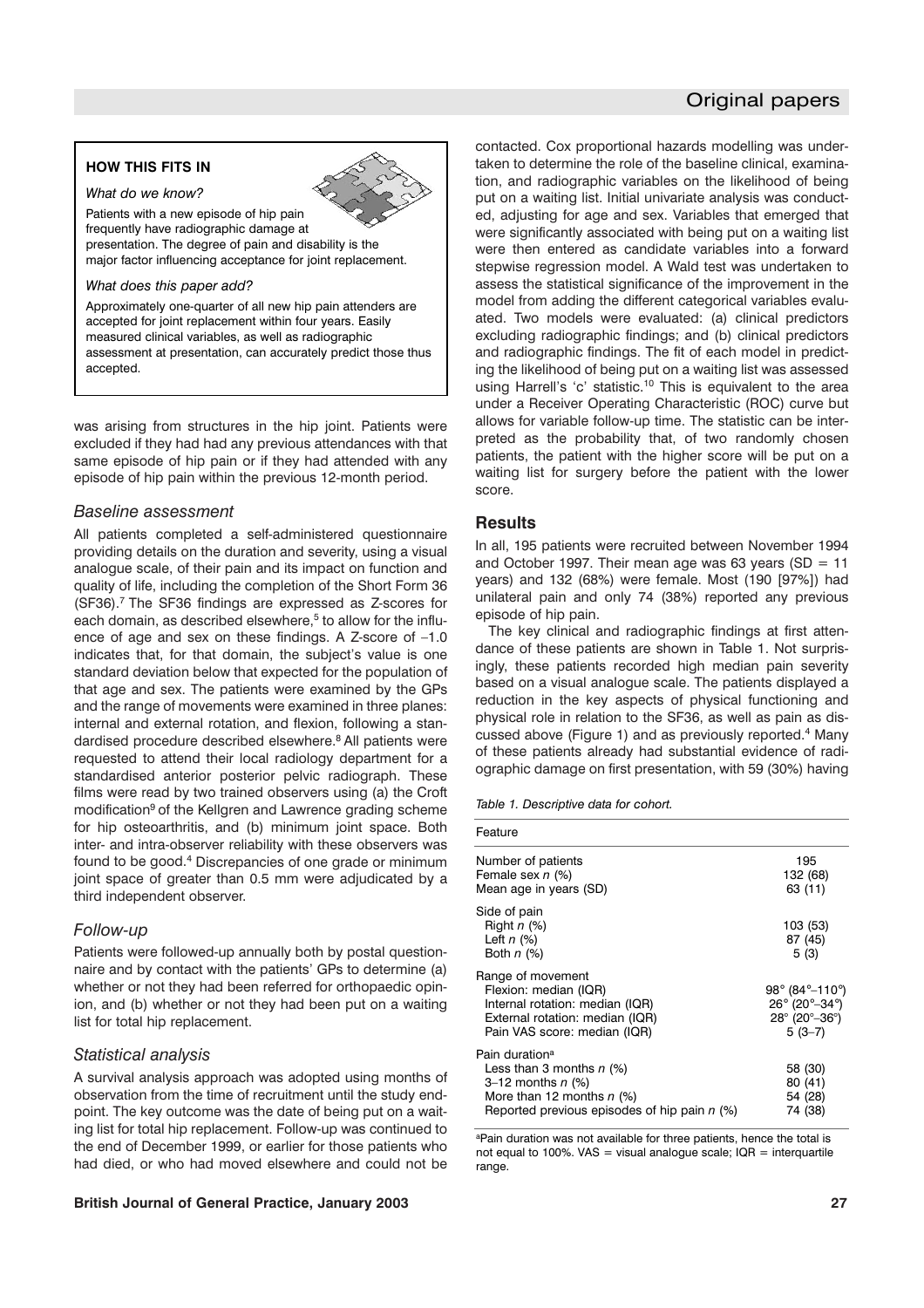

*Figure 1. Baseline SF36 scores, adjusted for age and sex.*

a minimum joint space of less than 2.5 mm and 67 (34%) having a Croft Grade of greater or lesser than 3.

The median duration of follow-up in the cohort was 36 months (IQR =  $24$  to 48 months). In all, 22 (11%) were lost to follow-up, comprising nine deaths, seven moves, four severe illnesses, and only two refusals. During follow-up, 33 (16%) were put on a waiting list for hip joint replacement, and all these patients have actually received that surgery. The Kaplan–Meier survival plot of the time to being put on a waiting list is shown in Figure 2. In all, 7% of patients had been put on a waiting list by the first anniversary of attendance and this figure had increased to 23% by four years.

The univariate predictors of being put on a waiting list for hip replacement are shown in Table 2, expressed as hazard ratios with 95% confidence intervals. As expected, pain score on the visual analogue scale was a powerful predictor, with a 25% increase in risk per unit change in score. Interestingly, severe restriction in movement, particularly of internal rotation, was the best of the clinical predictors. In addition, other indicators of pain severity, including the use of painkillers prior to first attendance, and markers of disability, including the use of a walking stick and interference with function, particularly physical function, were all associated with an increased likelihood of being put on a waiting list. Using a forward stepwise selection, restriction in internal rotation, pain score, pain duration, and use of a walking stick were all independent predictors. The 'c' statistic for a model based only on those predictors was 0.82. This increased only marginally to 0.84 when all clinical predictors were allowed to enter the model.

Separate models were also derived, based only on the radiographic data. These items were almost identical in their prediction, with 'c' statistics for minimum joint space of 0.82 and for a Croft score of 0.85.

All variables, both clinical and radiographic, were then entered into a Cox regression model, which generated an



*Figure 2. Kaplan–Meier plot of time to being put on a waiting list.*

overall score of six points (Table 3) derived from just four variables: both radiographic items, the use of a walking stick, and the pain score, all of which were independent predictors. The results of applying this model (Table 3) show that those with a low score (less than two points) had only a 2% chance of being subsequently put on a waiting list, compared with one of 88% for those with a high score (more than five points). A score of three points or greater had a sensitivity of 76% with a specificity of 95%, equivalent to a likelihood ratio of 15, a potential useful cut-off for clinical practice.

## **Discussion**

## *Summary of main findings*

In summary, approximately a quarter of new attenders to primary care with hip pain, in this cohort, were put on a waiting list for total hip replacement within four years of being seen. Severe pain, disability, and restriction in movement, particularly internal rotation, proved important predictors. In addition, radiographic evidence of osteoarthritis proved of equal value in identifying those patients who had subsequently been put on a waiting list. A combined simply derived score, based on four of these predictors, discriminated between those patients who were subsequently put on a waiting list and those who were not.

This study has demonstrated the relative contribution of clinical and radiographic variables in statistically predicting the decision that a patient will be referred for arthroplasty. Indeed, clinical and radiographic predictors on their own are similar in their performance, although in combination (as shown in Table 3) they provide additional discrimination.

## *Strengths and limitations*

There are a number of limitations of this study that need to be considered when interpreting the results. First, the external validity in relation to the patients recruited should be addressed. As with patients recruited from secondary or tertiary care centres, patients attending primary care with hip pain may vary in their disease severity, both within and between GPs. We attempted to overcome some of these concerns by recruiting from multiple GPs. The members of

#### **28 British Journal of General Practice, January 2003**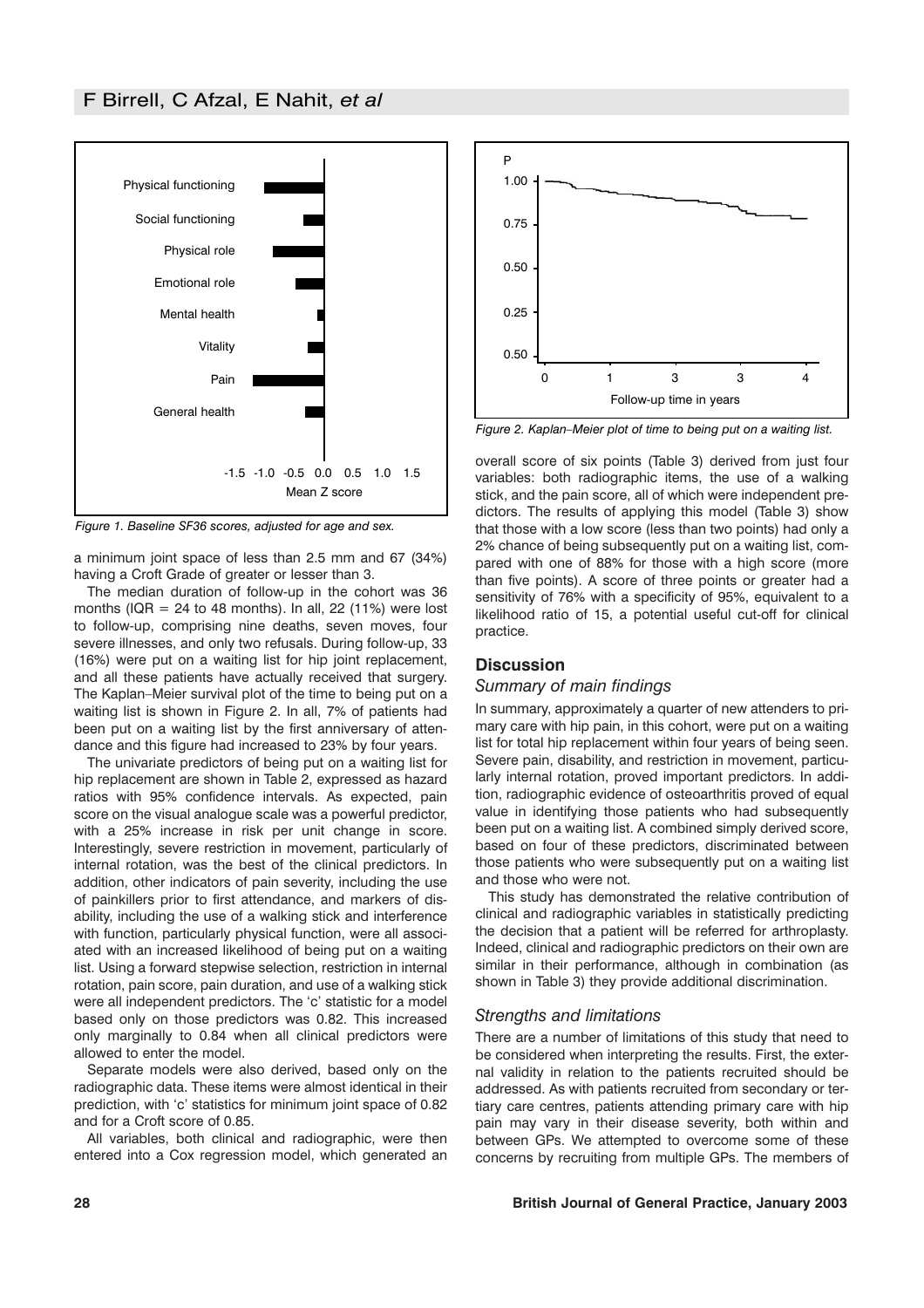#### *Table 2. Univariate predictors of being put on a waiting list.*

| Predictor                             | Category        | Hazard ratio (95% CI)  | P-value (Wald test) |
|---------------------------------------|-----------------|------------------------|---------------------|
| Clinical                              |                 |                        |                     |
| Pain score                            | Per unit        | $1.25(1.07-1.46)$      | 0.006               |
| Pain duration (months)                | $<$ 3           | 1 (referent)           | 0.09                |
|                                       | $3 - 12$        | $1.30(0.51 - 3.31)$    |                     |
|                                       | $>12$           | 2.49 (1.00-6.16)       |                     |
| Use of analgesics                     | No              | 1 (referent)           | 0.06                |
|                                       | Yes             | $2.77(0.97 - 7.87)$    |                     |
| Use of walking stick                  | <b>No</b>       | 1 (referent)           | < 0.0001            |
|                                       | Yes             | 5.22 (2.48-11.03)      |                     |
| SF36 physical functioning Z-score     | Per unit        | $0.80(0.63-1.02)$      | 0.08                |
| Range of flexion (quintile)           | Highest         | 1 (referent)           | 0.03                |
|                                       | 2 <sub>nd</sub> | $1.39(0.23 - 8.35)$    |                     |
|                                       | 3rd             | 2.06 (0.40-10.61)      |                     |
|                                       | 4th             | $3.19(0.66 - 15.39)$   |                     |
|                                       | Lowest          | 7.59 (1.72-33.43)      |                     |
| Range of internal rotation (quintile) | Highest         | 1 (referent)           | < 0.0001            |
|                                       | 2 <sub>nd</sub> | $0.50(0.04 - 9.43)$    |                     |
|                                       | 3rd             | 7.79 (0.96-63.37)      |                     |
|                                       | 4th             | 7.15 (2.89-57.13)      |                     |
|                                       | Lowest          | 16.69 (2.20-126.41)    |                     |
| Range of external rotation (quintile) | Highest         | 1 (referent)           | 0.02                |
|                                       | 2 <sub>nd</sub> | $0.83$ $(0.17 - 4.13)$ |                     |
|                                       | 3rd             | $1.18(0.26 - 5.27)$    |                     |
|                                       | 4th             | $3.22(0.91 - 1.42)$    |                     |
|                                       | Lowest          | $3.62(0.99 - 13.14)$   |                     |
|                                       |                 |                        |                     |
| Radiographic                          |                 |                        | < 0.0001            |
| Croft grade                           | 0/1             | 1 (referent)           |                     |
|                                       | $\frac{2}{3}$   | $3.36(0.31 - 38.19)$   |                     |
|                                       |                 | 15.23 (3.29-70.49)     |                     |
|                                       | 4               | 44.51 (10.04-197.48)   |                     |
|                                       | 5               | 57.29 (12.12-270.71)   |                     |

*Table 3. Prediction for being put on a waiting list for hip replacement: influence of combined radiographic and clinical score.*

| Score <sup>a</sup> | Number | Put on a waiting list n (%) | Sensitivity (%) | Specificity (%) |  |
|--------------------|--------|-----------------------------|-----------------|-----------------|--|
| 0                  | 53     | 1 (1.9)                     | 100             | 32.1            |  |
|                    | 57     | 1(1.8)                      | 97              | 66.7            |  |
| 2                  | 38     | 6(15.8)                     | 93.9            | 86.4            |  |
| 3                  |        | 3(17.6)                     | 75.8            | 95.1            |  |
| 4                  | 13     | 7(53.8)                     | 66.7            | 98.8            |  |
| 5                  |        | 7(77.8)                     | 45.5            | 100.0           |  |
| 6                  |        | 8(100.0)                    | 24.2            | 100.0           |  |

aScore calculated on following four variables: minimum joint space >2.5 mm = 0; minimum joint space 1.5–2.5 mm = 1; minimum joint space  $-1.5$  mm = 2. Croft grade  $0-1 = 0$ ; Croft grade  $2-3 = 1$ ; Croft grade  $4-5 = 2$ . Pain Visual Analogue Scale (VAS)  $<$  5 mm = 0; pain VAS 5 mm = 1. Use of walking stick 'no' = 0; use of walking stick 'yes' = 1.

the Primary Care Rheumatology Society were, however, volunteers and enthusiastic about the study, and their referral policy for patients with hip pain may not represent the referral patterns of the broad mix of GPs elsewhere in the UK. The GP participants were also asked to recruit all consecutive new attenders with hip pain over a long period. Complete compliance of recruitment in a primary care setting is often difficult to achieve in practice and one continuing concern is that there may have been selective recruitment of more severe cases. There was, in fact, wide variability in the numbers recruited between practices, consistent with variable compliance. We have previously shown<sup>4</sup> that there were no consistent differences in baseline severity between patients in practices who were high recruiters during the study, compared with practices with low recruiters. Similarly, as inevitably is the case with studies of this kind, recruitment declined during the period of study. Again we showed that there was no consistent difference in the pattern of severity between patients recruited early and those recruited late.4 Finally, although the severity of disease in the patients recruited in this study may not be representative of all new attenders, the relationships observed between the predictors and being put on a waiting list are unlikely to differ.

A 'working definition' was used to define a new episode of hip pain. The localisation of hip as a source of pain is difficult in clinical practice and we relied on the use of pain drawings together with the GP's clinical judgement that the pain arose from structures within the hip joint. This definition was agreed upon by the GP participants at a consensus meeting prior to the study. In a pilot exercise involving 'paper patients' and 11 GPs, this proved to be reliable within

#### **British Journal of General Practice, January 2003 29**